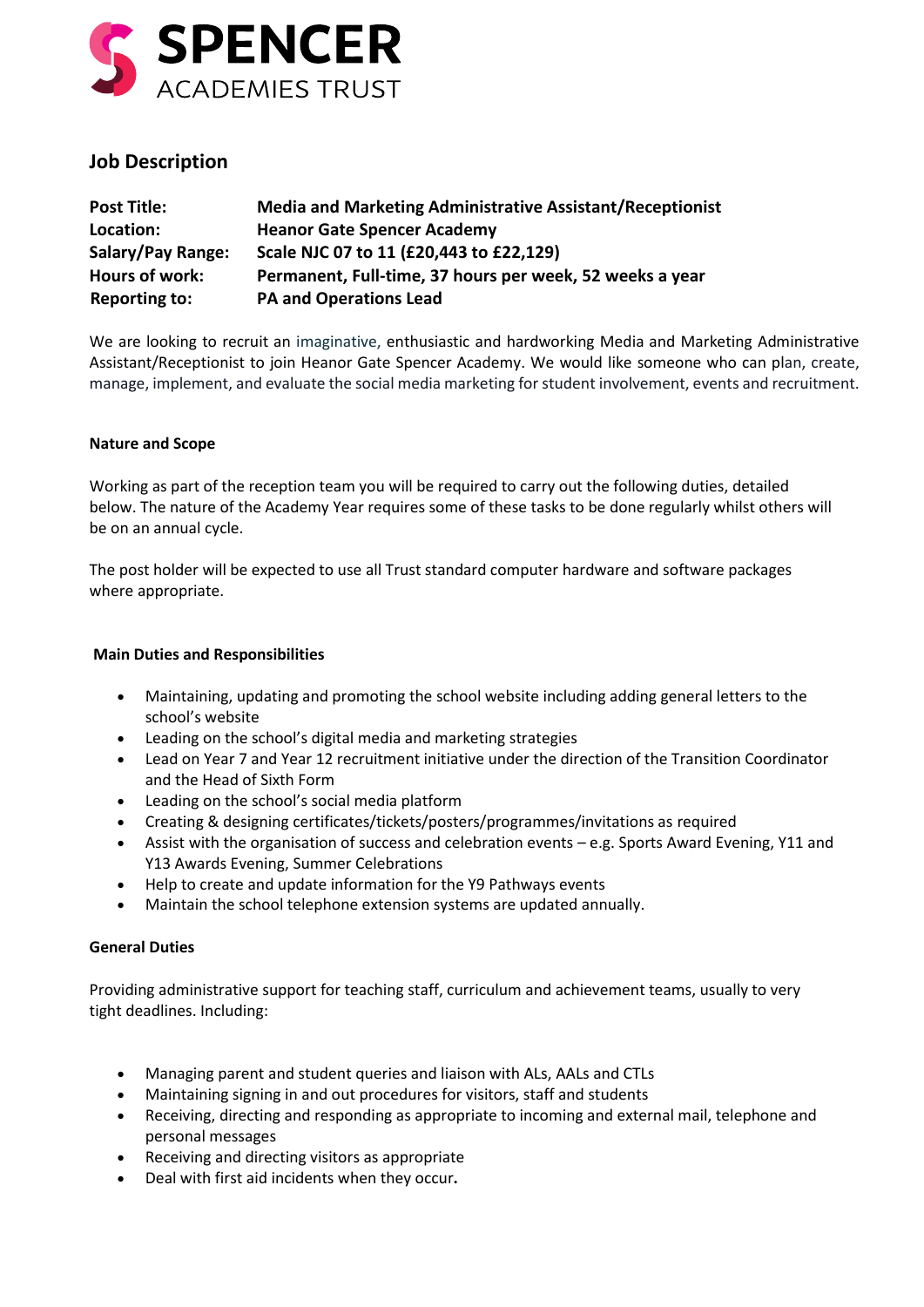

## **All Support Staff at Heanor Gate Spencer Academy are required to:**

- Work in a professional manner and with integrity. Maintain confidentiality of records and information
- Maintain up to date knowledge in line with national changes and legislation as appropriate to the role
- Be aware of and comply with all Trust policies including in particular IT, Health and Safety and Safeguarding
- Participate in the Trust Professional Performance Review process and undertake professional development as required
- Adhere to all internal and external deadlines
- Contribute to the overall aims and ethos of the Spencer Academies Trust and establish constructive relationships with nominated Academies and other agencies as appropriate to the role.

These above-mentioned duties are neither exclusive nor exhaustive, the post-holder may be required to carry out other duties as required by the Trust.

**The Spencer Academies Trust is committed to safeguarding and promoting the welfare of all our students and expects all employees and volunteers to share this commitment. All posts are subject to enhanced DBS checks and completion of Level 2 safeguarding training.**